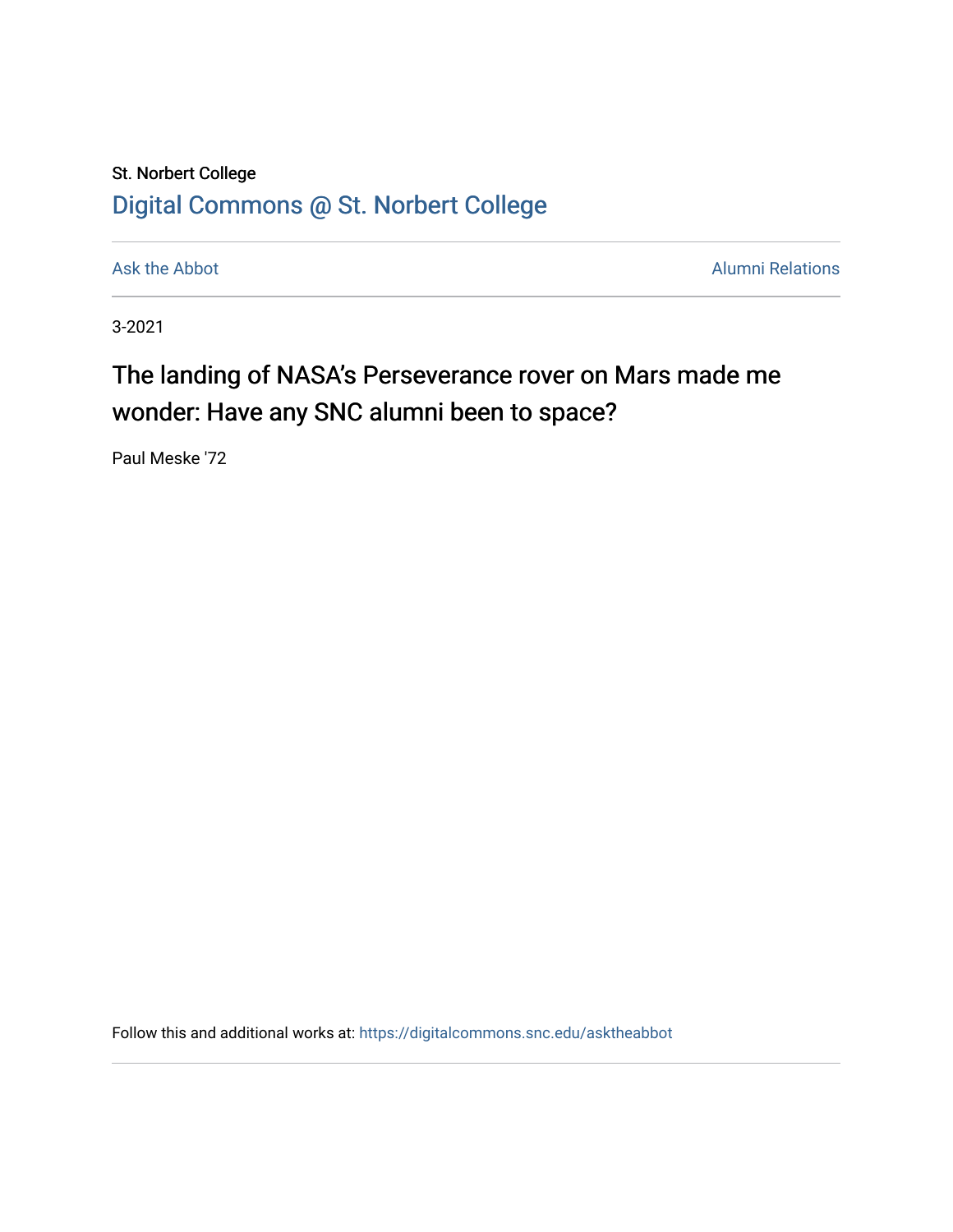



[Academics](https://www.snc.edu/academics) [Admission](https://www.snc.edu/admission) [Campus Life](https://www.snc.edu/campuslife) [Living Norbertine](https://www.snc.edu/livingnorbertine) [Athletics](https://www.snc.edu/athletics) [About](https://www.snc.edu/about)

Q

Giving

to SNC

 $\geq$  [Alumni](https://www.snc.edu/alumni/)  $\geq$  [Ask the Abbot](https://www.snc.edu/alumni/abbot/)  $\geq$  March 2021 合

### [Alumni](https://www.snc.edu/alumni/index.html)

[Events & Reunions](https://www.snc.edu/alumni/event/index.html) [Behind the Arch](https://www.snc.edu/alumni/event/behindthearch/) [Benefits and Services](https://www.snc.edu/alumni/benefits.html) [Get Involved](https://www.snc.edu/alumni/getinvolved.html) [Give to SNC](http://giving.snc.edu/) [Alumni Awards](https://www.snc.edu/alumni/awards/index.html) [Knight Lights](https://www.snc.edu/alumni/knightlights/index.html) [Alumni-Owned](https://www.snc.edu/alumni/directory/index.html) [Businesses Network](https://www.snc.edu/alumni/directory/index.html) [Alumni Board](https://www.snc.edu/alumni/alumniboard.html) [Student Alumni](https://www.snc.edu/alumni/saa.html) [Ambassadors](https://www.snc.edu/alumni/saa.html) [Staff](https://www.snc.edu/alumni/contactus.html)

# March 2021 Question:

Dear Abbot Pennings:

The landing of NASA's Perseverance rover on Mars made me wonder: Have any SNC alumni been to space?

Paul Meske '72

#### Answer:

My dear Paul,

Green Knights in space – goodness me! I could scarcely have comprehended such a scenario in all my years as president of our humbly earthbound college. My, how times have changed!

St. Norbert alumni have certainly taken part in research and development efforts that shaped the evolution of space travel and enabled historic achievements, and you will have read of two such in this very issue of our newsletter – our dear Darrel Mahlik, Class of 1959, and Sara Schreder-Gomes, Class of 2019. While I am not aware of any undergraduate alumni who have traveled to space themselves, I am proud to say that one special St. Norbert degree-holder did just that.

Colonel John Glenn Jr. (1921-2016) held many titles of distinction: Marine fighter pilot in World War II and Korea, one of NASA's original Mercury Seven astronauts, first American to orbit the earth, and United States senator, to name a few. In 1965, three years after Col. Glenn first orbited Earth, my dear confrère and successor as college president, Father Dennis Burke, proudly presented him with an honorary Doctor



#### Ask the Abbot

As the founder of St. Norbert College, and having a prime seat in the center of campus throughout the years, I, Abbot Bernard Pennings, hold the answers to many of your burning questions about the college. [Submit Your Question](https://www.snc.edu/alumni/abbot/index.html)